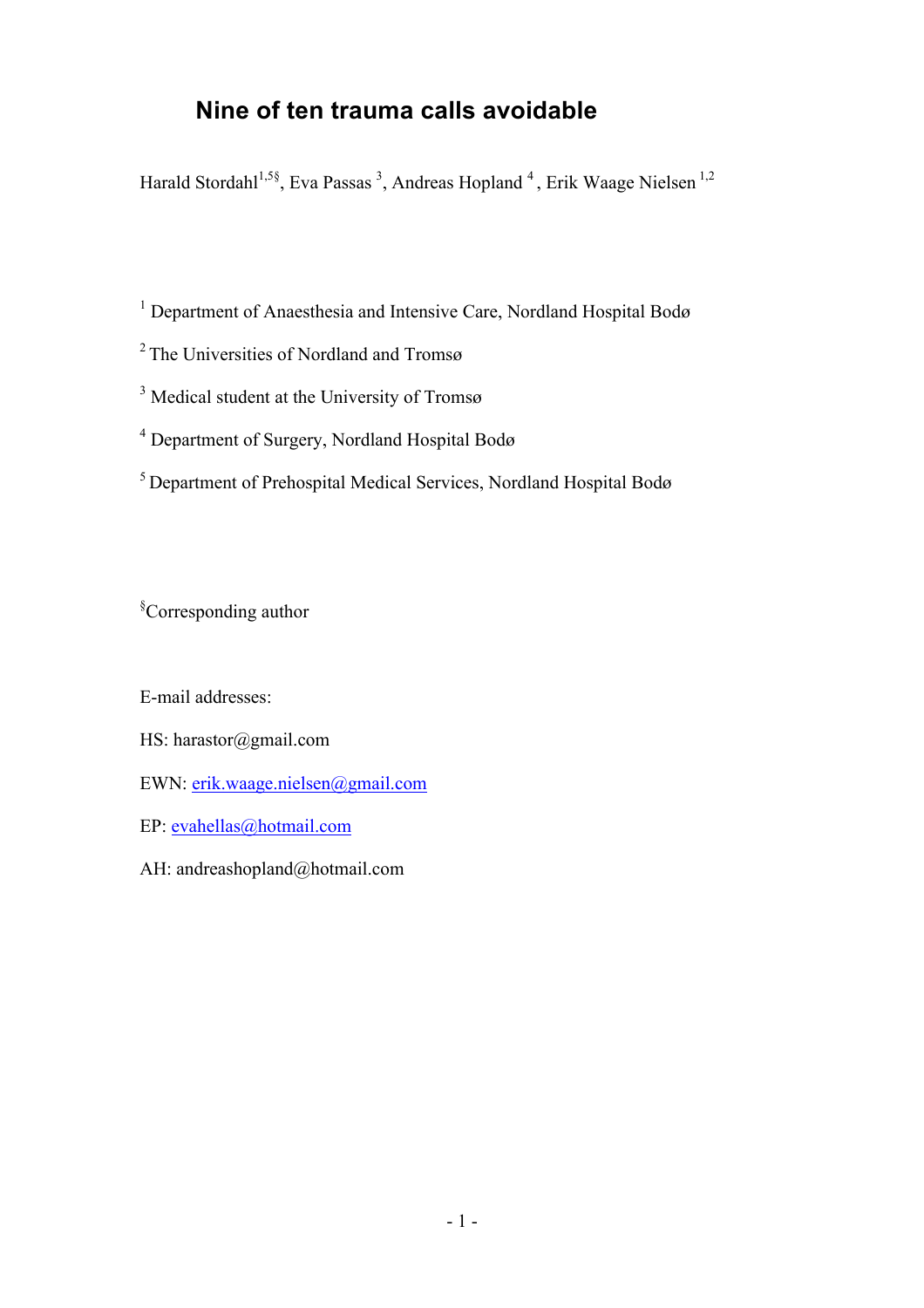## **Abstract**

#### **Background**

Our aim was to estimate the degree of overtriage of trauma call patients in our hospital. Overtriage was the proportion of trauma call patients with Injury Severity Score  $\leq$  15. We also wanted to determine the transportation time from injury to hospital admission.

#### **Methods**

We used data from our Acute Medical Information System (AMIS), ambulance records and in patient charts relating to Injury Severity Score and estimation of response and transport times. Data were collected for all trauma call patients in the period from the establishment of the trauma call system in June 2008 until the 31st of December 2010.

#### **Results**

In this time period we identified 421 out of 458 possible trauma call patients with sufficient clinical information available for ISS-scoring. Of these had 385 an Injury Severity Score  $\leq$ 15. Overtriage was thus 91.5% (95% CI 88.8% - 94.2%). Median time from injury to the arrival of transport, and from injury to arrival in hospital respectively, was 36 mins and 1 hour and 27 min.

#### **Conclusions**

To our knowledge 91.5% is the highest overtriage ever published. There is a need for narrowing the trauma call criteria. This could be achieved by implementing clinical observations from the long transportation time.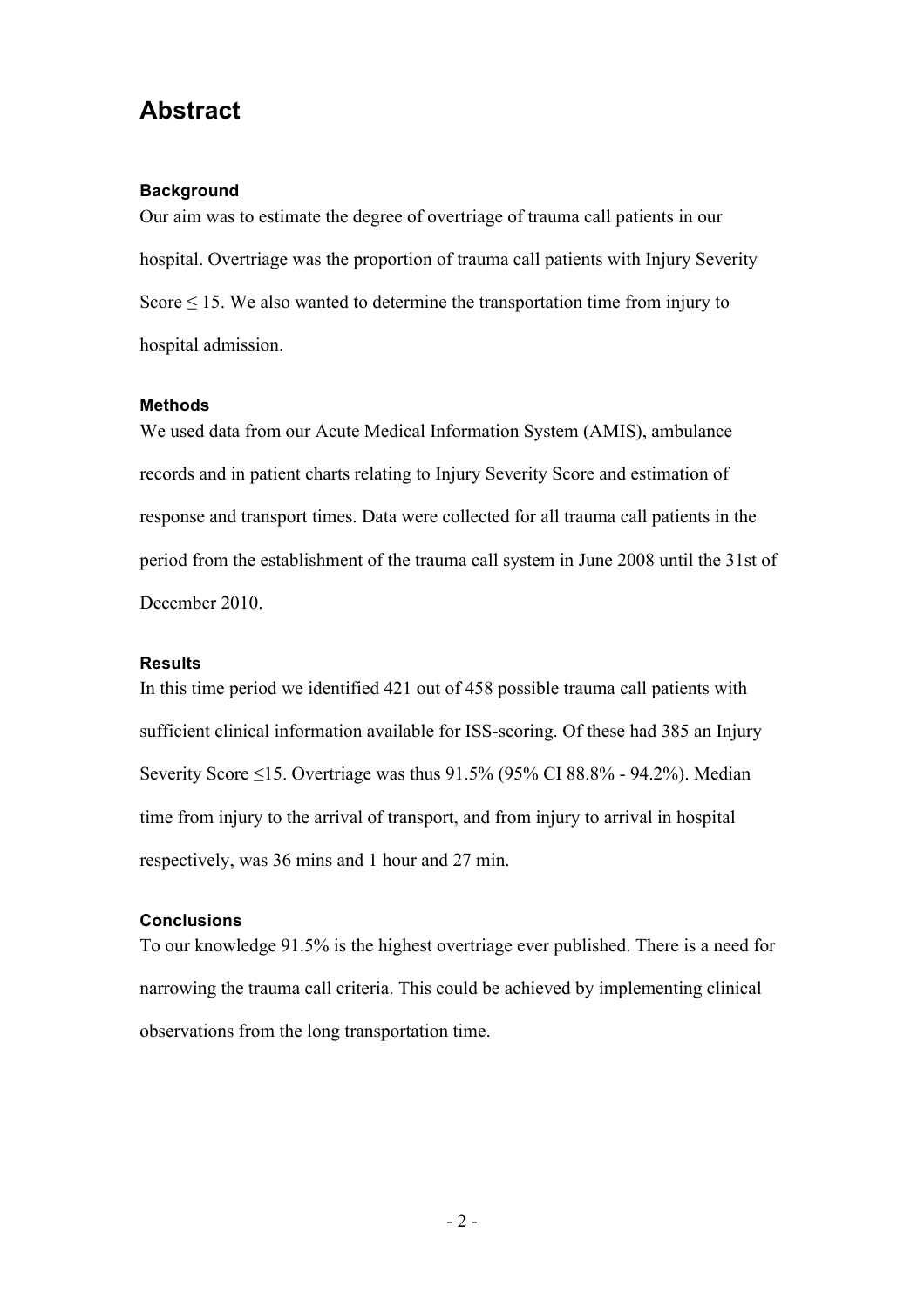### **Background**

When a trauma call is activated in our hospital, a trauma team is scrambled. The criteria for activation are shown in table 1. The trauma team consists of physicians, nurses and allied health personnel. The implementation of a trauma call system is an important and life saving measure in the treatment of severely injured patients [1], but is resource intensive, placing a great strain on on-call resources, and increasing waiting times for other service users. It is therefore essential to use the trauma team on injuries where it is really needed. We wanted to find out how often our trauma call patients had minor injuries, defined as those with Injury Severity Scores (ISS) of 15 or lower, and to compare our results with reports from other centres [2].

Northern Norway is sparsely populated and the distances are vast, therefore we also wanted to find the time use from when the accident occurred to when the patient arrived at the hospital. Do we have time to make use of clinical observations during long transports, in order to minimize overtriage?

#### **Methods**

This study was performed at Nordland Hospital, Bodø, a regional hospital providing secondary care. Nordland Hospital is one of eleven acute care hospitals in Northern Norway. The hospital admits trauma patients, predominantly from road traffic accidents (Data not shown), via thirty ambulances, five sea ambulances and a SeaKing rescue helicopter with a fully trained anaesthetist based in Bodø.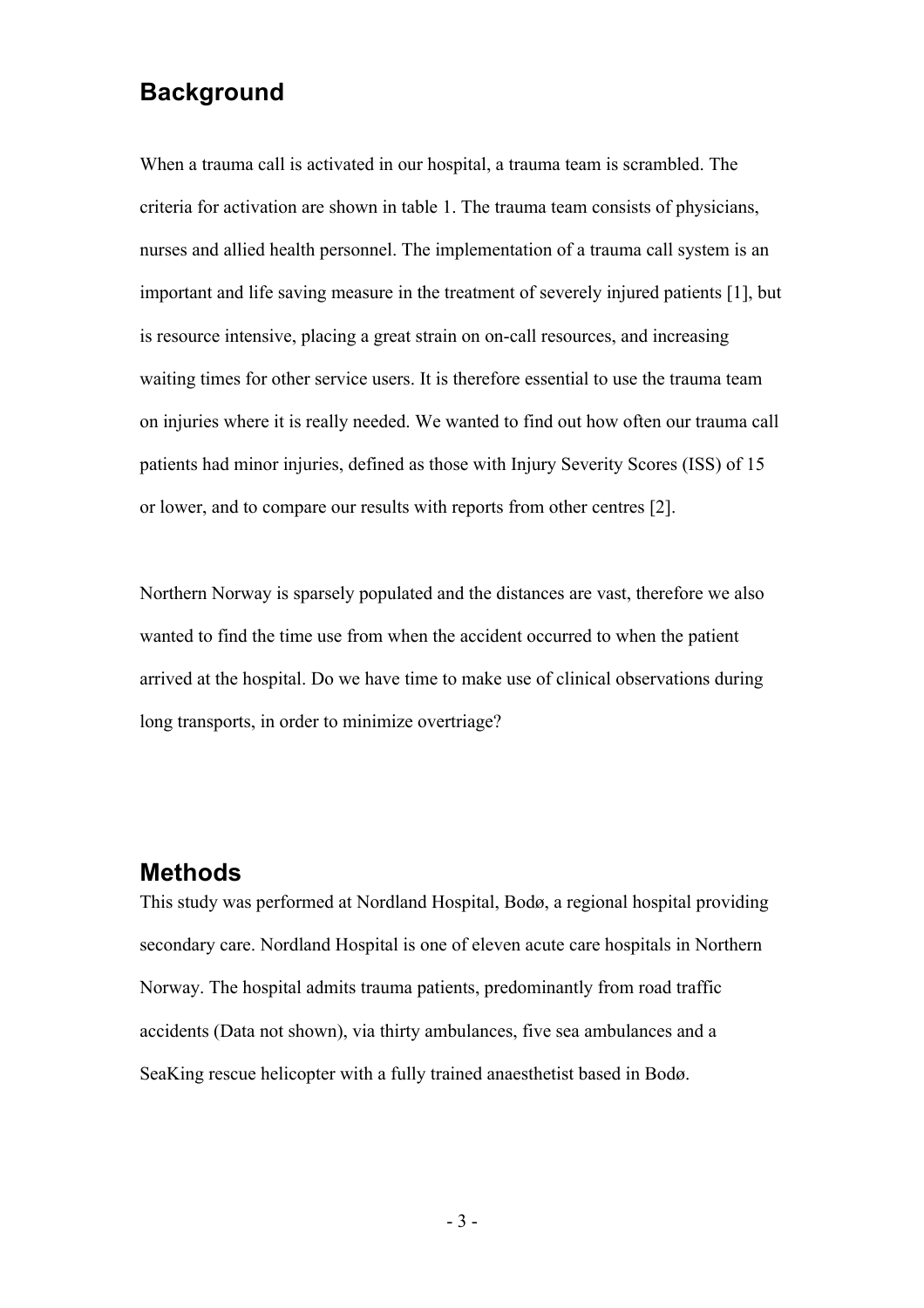The majority of trauma patients are treated in Nordland Hospital Bodø. Neurosurgical injuries and severe thoracic injuries, however, are sent via air ambulance to a tertiarylevel of care hospital in Tromsø.

We acquired information from the acute medical information system AMIS (Akuttmedisinsk Informasjonssystem, Nirvaco, Norway), ambulance charts and the digital in-hospital patient chart system DIPS (Distribuert Informasjons og Pasientdatasystem, DIPS ASA, Norway). From AMIS we extracted data on all 458 trauma call patients in the period from when the trauma call system was started in June 2008 and until 31st December 2011. The data were anonymised and transferred to an Excel file for autofilter search and pivot tables. Two doctors experienced in treating trauma, one anesthetist and one surgeon, independently scored the patients using the ISS and Abbreviated Injury Score (AIS).

AIS classifies the patient's injury in a numerical scale from 1 to 6 where 1 represents the mildest form of injury and 6 represents a lethal injury. The ISS is calculated by summing the squares of the three highest AIS scores in different body regions. The two doctors used the AIS© 2005, Update 2008 as a guideline for scoring the patients. Like Uleberg et al. we defined overtriage as 1 minus the positive predictive value, where the positive predictive value was the probability of serious injury conditional on trauma team activation [2].

The time intervals between the report of an accident and the start of transport and between the report of an accident and arrival at the hospital were obtained from ambulance charts and the Emergency Medicine Communication Central (EMCC). Ethical approval was given (projectnumber 28997)

- 4 -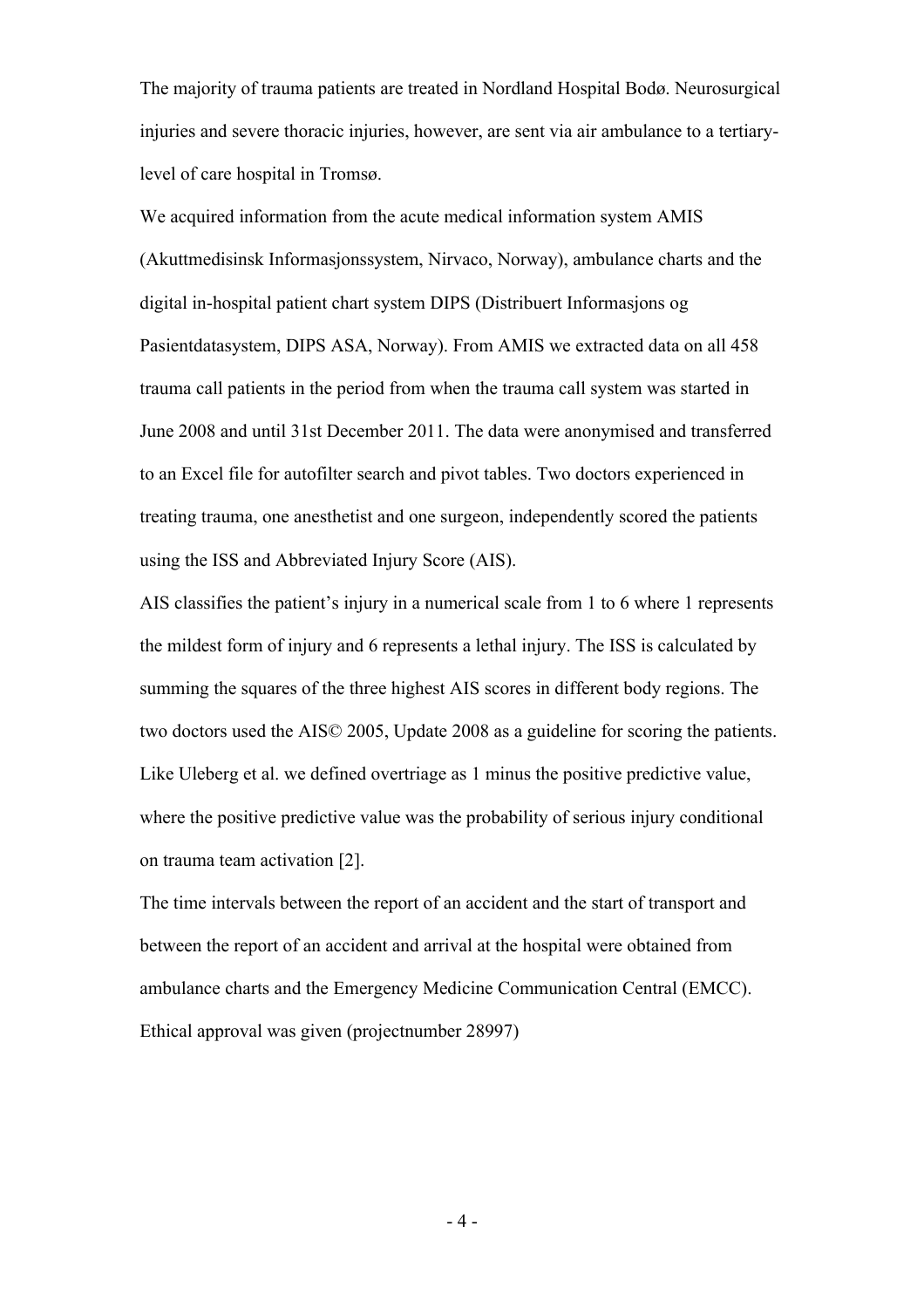#### **Results**

We identified 421 trauma call patients with sufficient clinical information available for ISS-scoring out of 458 possible (Fig. 1). Of these patients 385 had an ISS  $\leq$ 15 on admission, which means the overtriage was 91.5%. Median time from injury to transportation and from injury to admission with 25-75 percentile range are presented in figure 2.

#### **Discussion**

We found a very high proportion of unnecessary trauma calls in our hospital. Although the numerous smaller hospitals receive most trauma call patients in Norway, these hospitals publish few studies on trauma call triage. If our findings from a smaller hospital are representative, a substantial national overtriage exists. Also studies from larger tertiary level of care hospitals have shown a large proportion of patients are overtriaged [3,2]. A trauma call usually occupies a large amount of the on-call staff. In smaller hospitals, almost all on call staff will be involved in a trauma call. In our hospital this accounts for a minimum of 11. In the mean time other patients, including other emergencies, will have their diagnostic procedures, radiology investigations, blood samples or operations postponed. If the emergency room is full during a trauma call, many patients will be sent to a medical or surgical ward before they have been fully examined and had their treatment plan made up in the emergency room. This is done so that there is enough space for the trauma team. The overuse of trauma calls is often considered a good training situation for the trauma team. Medical training on patients, however, should only be performed after informed consent has

- 5 -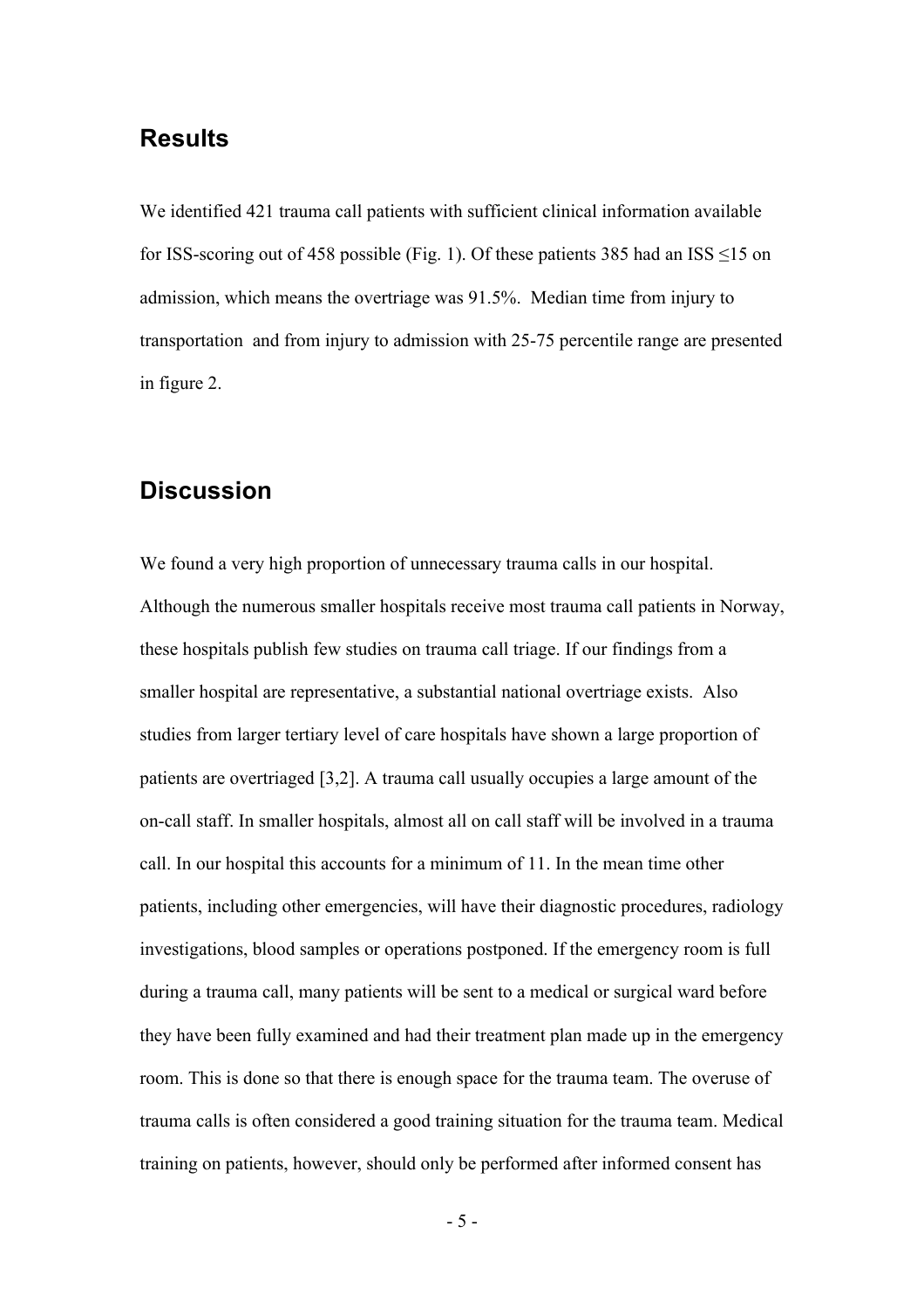been obtained. It is also a legitimate concern that continuous overtriage will impact negatively on the trauma team's responsiveness and motivation.

The majority of trauma call patients undergo a full body CT scan that will give them a radiation dose of more than 20 millisivert. That single dose of ionizing radiation is twice as high as the national academy of Science's Seventh Assembly of the Committee on Biologic Effects of Ionizing Radiation says will give a 40 year old adult a 1/1000 chance of future cancer [4]. The radiation dose alone is therefore a valid reason to limit the amount of trauma call patients with low ISS scores routinely undergoing CT scans. The radiologist, and the counter signing radiologist is also given a substantial extra workload examining the CT scans.

Our study has revealed that in the majority of cases, no trauma call criteria is registered. If a criterion *is* registered, it is usually "mechanism of injury" (MOI). It is well known that MOI as trauma team activation criteria will give a high overtriage rate [5,2,3]. By using only MOI-criteria Uleberg et al. found the same overtriage rate in Trondheim as we did [2]. MOI was employed by 38 hospitals (83%) in Norway in 2008 as a reason for activation of the full trauma team [6]. We believe new criteria for full trauma team activation must be based on vital parameters and clinical findings. This might be possible without unacceptable increase in undertriage [2,3,5]. We also think it is important that the EMCC hits the call based on these criteria, without conference with inhospital doctors on-call.

Compared to our findings of 1 hour and 27 minutes median prehospital time use, the tertiary level of care Ullevål University Hospital in Oslo had 44 minutes, including both ambulance and helicopter (NO Skaga, personal communication, Feb 2013). The trauma call system in Norway was first introduced at tertiary level of care university hospitals with shorter transport distance and transport time. Today, however, the

- 6 -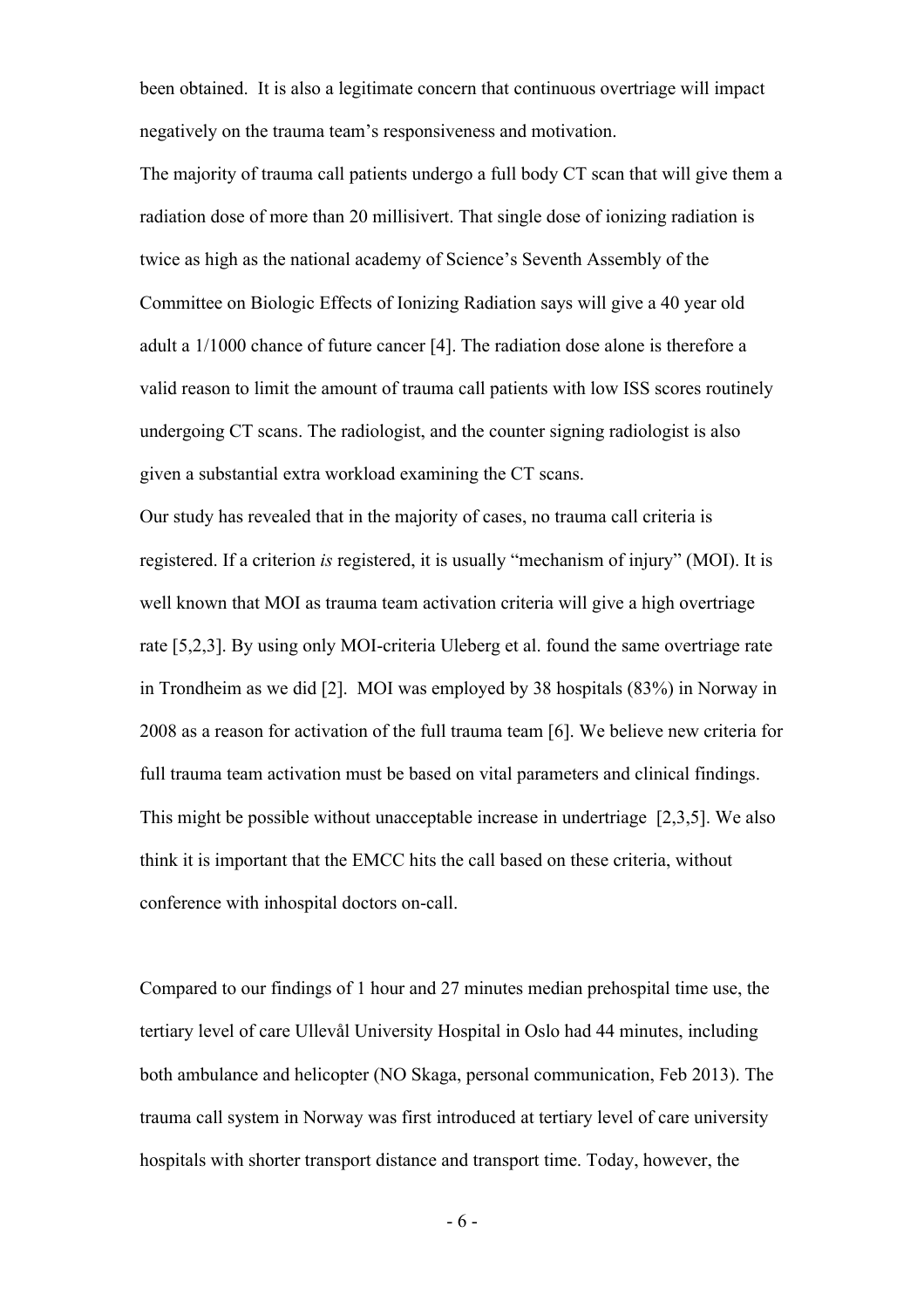majority of trauma call patients are admitted to hospitals with longer prehospital time use. The trauma center at St. Olavs University Hospital in Trondheim had in 2009 a median transport time of 1 hour and 16 minutes from the accident occurred until arrival at the hospital. This is only 11 minutes shorter than our transport time. Therefore, it is reasonable to believe that the great majority of trauma call considerations in Norway have time to make use of clinical observations during long transports in order to minimize overtriage. This possibility has not been studied in Norway so far, even though several authors have concluded that a patient without any clinical symptoms involved in a high-energy accident does not necessitate the use of trauma team activation [2].

### **Conclusions**

An overtriage of 91.5% is, as far as we know, the highest reported to date. The trauma call criteria must focus more on clinical findings and less on mechanism of injury. Clinical observations from the long transport time could be used to narrow down overtriage.

### **Competing interests**

None

## **Authors' contributions**

Erik Waage Nielsen (EWN) and Eva Hellas Passas (EHP) designed the study. EHP included the patient information. EHP, Harald Stordahl (HS) and Andreas Hopland (AH), carried out the ISS scoring. All authors participated in the drafting of the manuscript. All authors has read and approved the final manuscript.

- 7 -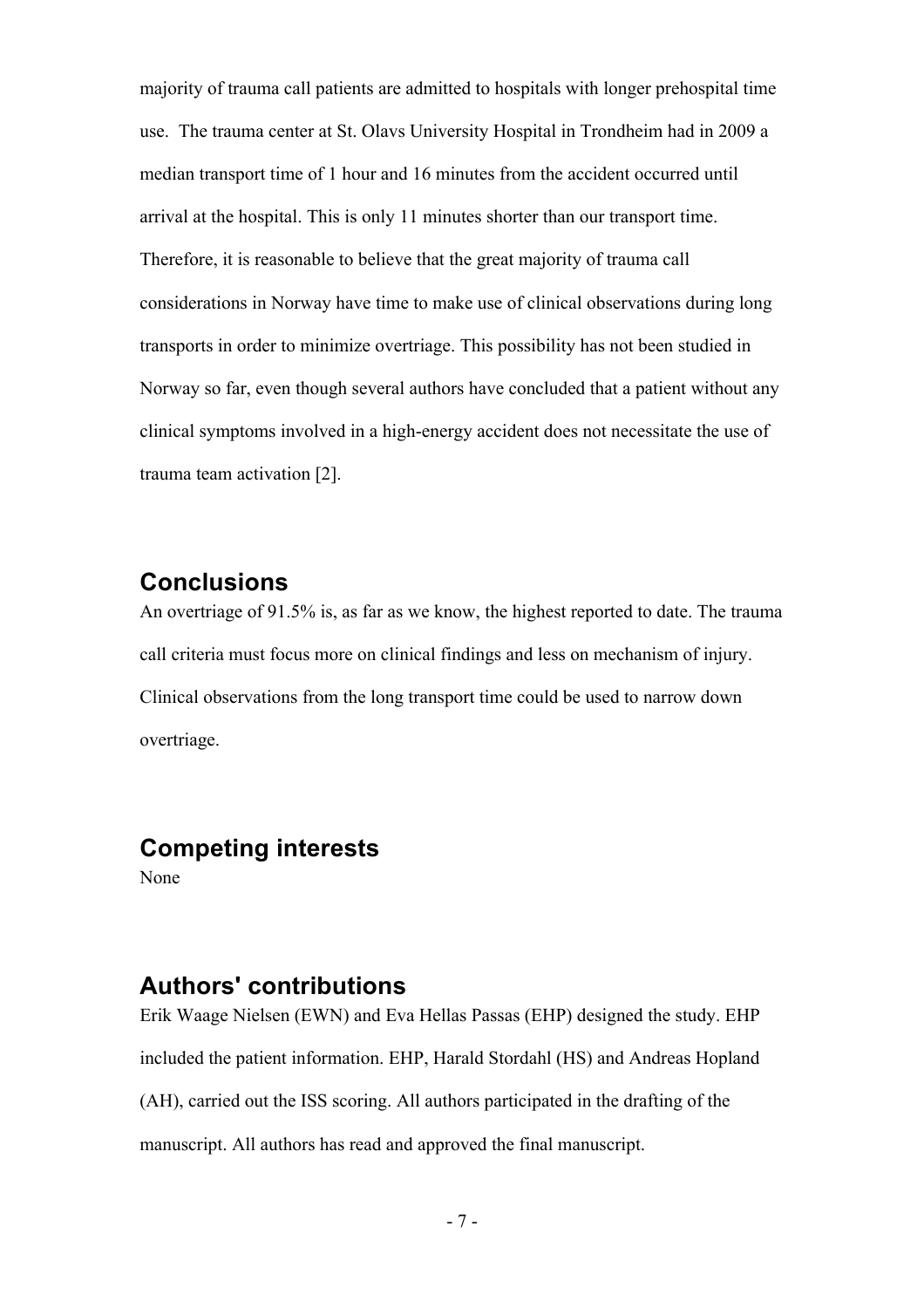#### **References**

- 1. Committee on Trauma. **Resources for optimal care of the injured patient**. *Chicago:American College of Surgeons*, 1999.
- 2. Uleberg O, Vinjevoll OP, Eriksson U, Aadahl P, Skogvoll E. **Overtriage in trauma – what are the causes?** *Acta Anaesthesiol Scand* 2007, **51**(9):1178-83.
- 3. Dehlie T, Fredriksen K, Osbakk SA, Bartnes K. **Evaluation of a University Hospital trauma team activation protocol.** *Scand J Trauma Resusc Emerg Med* 2011, **19**:18.
- 4. Asha S, Curtis KA, Grant N, Taylor C, Lo S, Smart R, et al. **Comparison of radiation exposure of trauma patients from diagnostic radiology procedures before and after the introduction of a panscan protocol.** *Emerg Med Australas* 2012, **24**(1):43-51.
- 5. Kann SH, Hougard K, Christensen EF. **Evaluation of pre-hospital trauma triage criteria: a prospective study at a Danish level 1 trauma centre.** *Acta Anaesthesiol Scand* 2007, **51**(9):1172-77.
- 6. Larsen, Kristin T., Oddvar Uleberg, and Eirik Skogvoll. **Differences in Trauma Team Activation Criteria Among Norwegian Hospitals.** *Scand J Trauma Resusc Emerg Med* 2010, **18**(1): 21.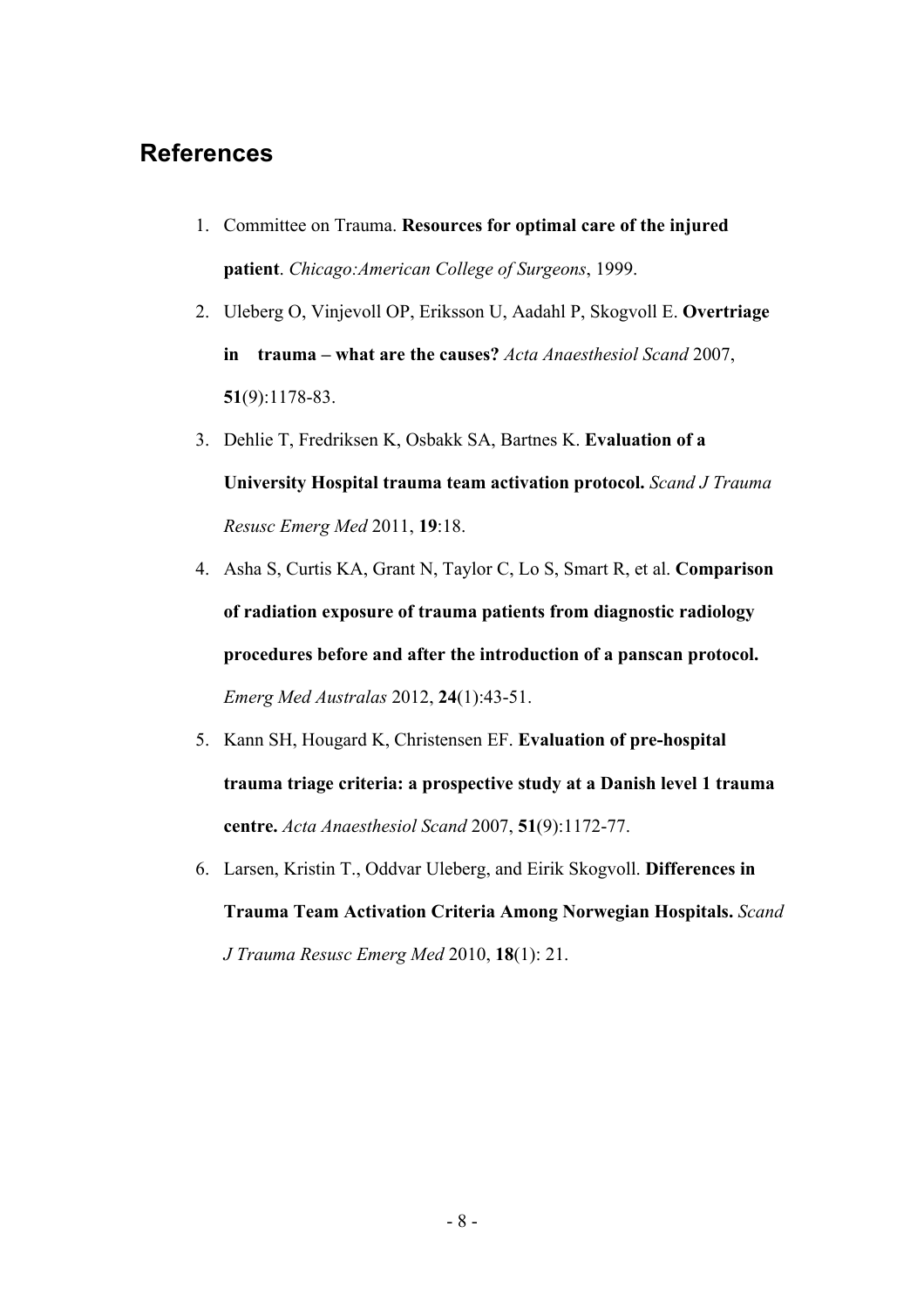## **Figure legends**

**Figure 1 - Flow chart over patient inclusion and ISS-scoring**

#### **Figure 2 – Prehospital time use**

Minutes from time of injury to start of transport and from injury to hospital admittance. Horizontal bars are median with 25-75 percentile range.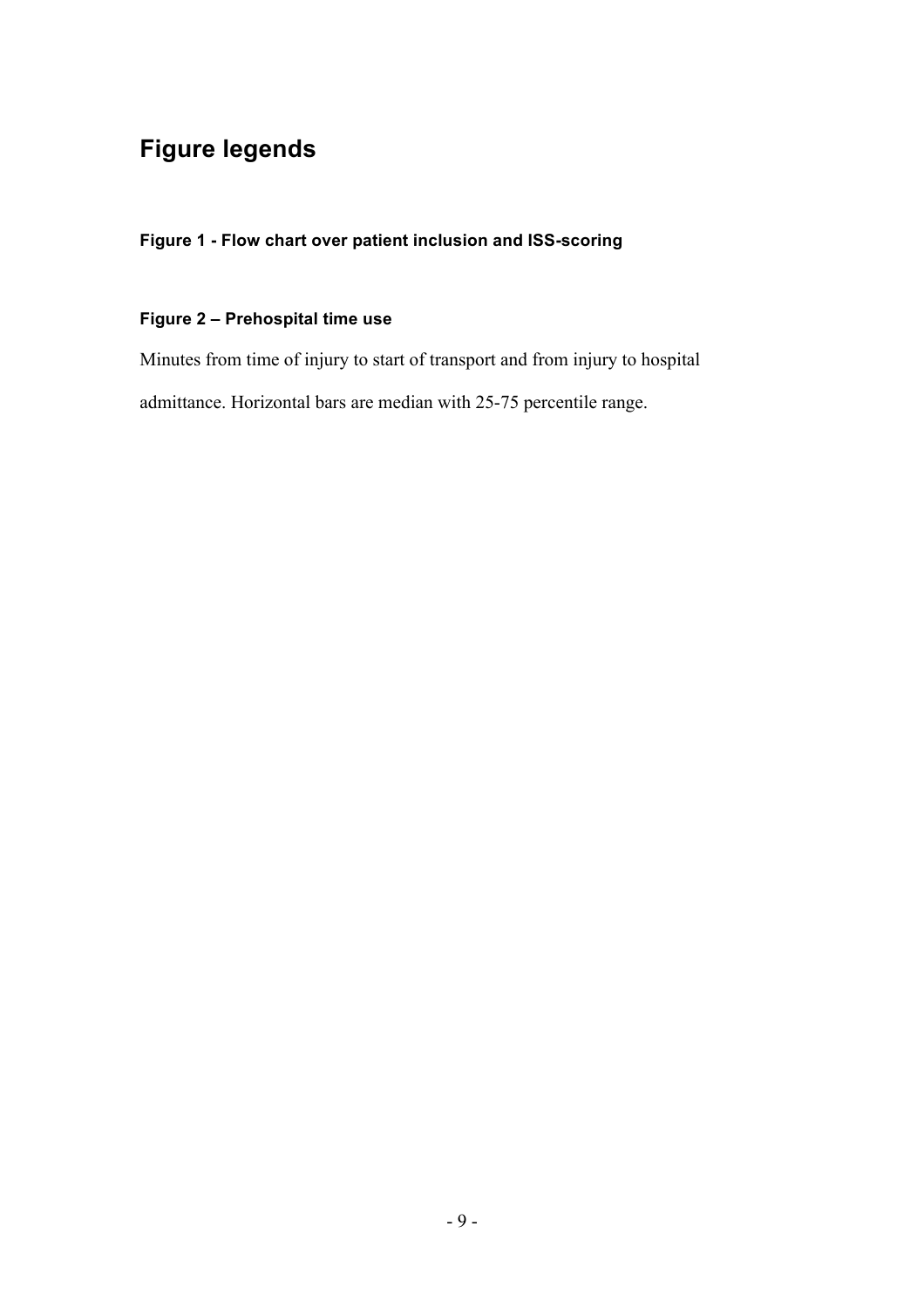## **Figures**

**Figure 1** 



**Figure 2**